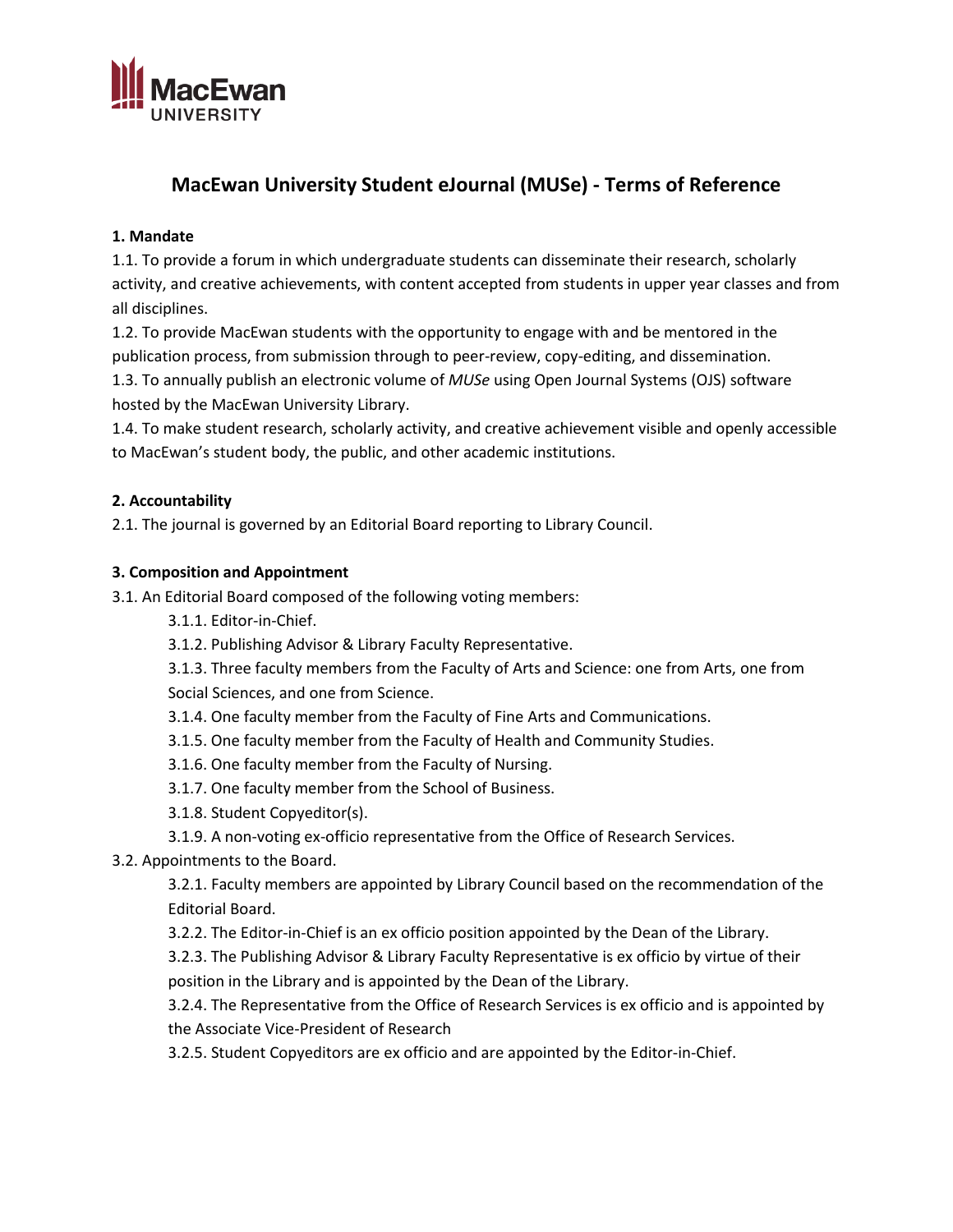

#### **4. Terms of Office**

4.1. Members serve two-year terms, once renewable, with the following exception:

4.1.1. Ex officio members retain their membership for the duration of their qualifying position. 4.2. Where a vacancy occurs, whether by sabbatical leave, resignation, or any other reason, interim members are appointed by Library Council for the remainder of the term based on the recommendation of the Editorial Board.

4.3. Board members may return to the Board after an absence of one two-year term.

## **5. Operations**

5.1. The Board will meet on an as-needed basis with a minimum of one meeting per semester during the academic year (September-June).

5.2. Meetings will be chaired by the Editor-in-Chief.

5.2.1. In the absence of the Editor-in-Chief, or as delegated, the Publishing Advisor and Library Faculty Representative will serve as Chair.

5.3. To make decisions, the Board must have quorum.

5.3.1. Fifty percent of voting members must be present.

5.3.2. The Chair must be present.

5.4. The Board will make every effort to decide all issues by reaching consensus. In the event that consensus cannot be reached, a vote must be called.

5.4.1. The Chair is a voting position.

5.4.2. Votes are decided by simple majority.

5.4.3. In the event of a tie, the Chair receives an additional vote.

## **6. Member Responsibilities**

6.1. No Board Member may miss more than two unexcused consecutive meetings.

6.2. Editor-in-Chief.

6.2.1. Ensures academic quality of the journal.

6.2.2. Works with the Editorial Board for ensuring review, including the solicitation of student and external reviewers if necessary.

6.2.3. Administers all articles from receipt through the review process to publishing, ensuring that established timelines are followed at each stage of publication.

6.2.4. Maintains financial records relevant to the journal.

6.2.5. Contracts and oversees the professional functions of copy-editing, proofing and layout. 6.3. Publishing Advisor and Library Faculty Representative.

6.3.1. Ensures best practices concerning publishing and the use of Open Journal Systems.

6.3.2. Liaises with MacEwan University Library IT.

- 6.4. Faculty Member Section Editors.
	- 6.4.1. Oversee the review process to ensure submissions conform to established timelines.
	- 6.4.2. Recruit and mentor student peer-reviewers through the review process.
	- 6.4.3. Find additional expert faculty reviewers on an as-needed basis.